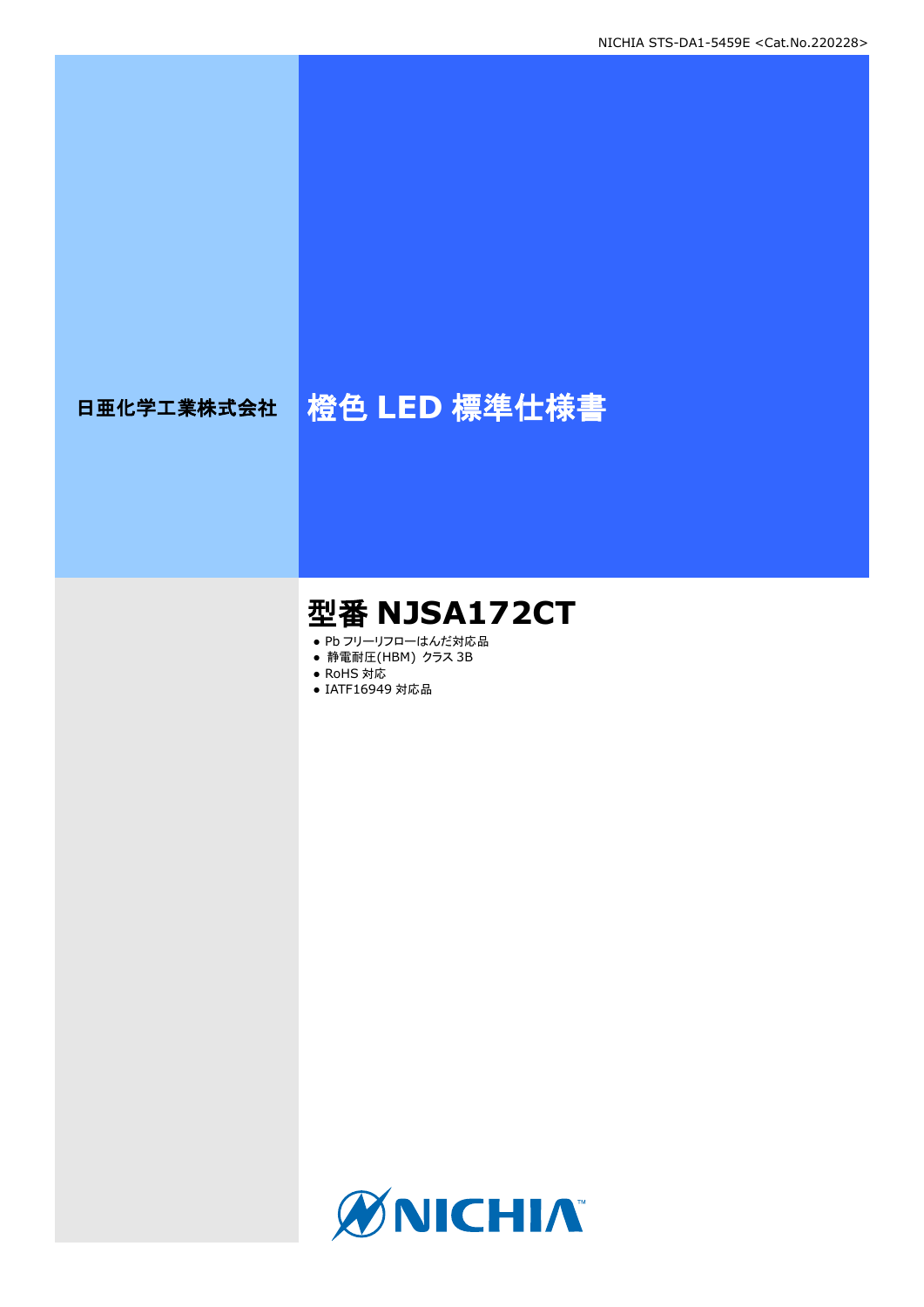### 規格

### (1) 絶対最大定格

| 項目        | 記号               | 最大定格           | 単位             |
|-----------|------------------|----------------|----------------|
| 順電流       | IF               | 450            | mA             |
| パルス順電流    | $I_{FP}$         | 900            | mA             |
| 静電耐圧(HBM) | <b>VESD</b>      | 8              | kV             |
| 逆方向許容電流   | $I_{R}$          | 85             | m <sub>A</sub> |
| 許容損失      | $P_D$            | 1.52           | W              |
| 動作温度      | $T_{\text{opt}}$ | $-40 \sim 125$ | °C             |
| 保存温度      | $T_{sta}$        | $-40 \sim 125$ | °C             |
| ジャンクション温度 | Т١               | 150            | °C             |

\* Ts=25°C での値です。

\* IFP条件は、パルス幅 10ms 以下、デューティー比は 10%以下です。

\* 静電耐圧(HBM)は ANSI/ESDA/JEDEC JS-001 のクラス 3B です。

### (2) 特性

| 項目   |   | 記号        | 条件            | 標準   | 最大   | 単位   |
|------|---|-----------|---------------|------|------|------|
| 順電圧  |   | VF        | $I_F = 350mA$ | 3.1  | -    |      |
| 光束   |   | $\Phi_v$  | $I_F = 350mA$ | 115  | -    | lm   |
|      | x |           | $I_F = 350mA$ | 0.57 |      |      |
| 色度座標 |   | -         | $I_F = 350mA$ | 0.42 |      |      |
|      |   | Rojs_real |               | 10.1 | 12.3 |      |
| 熱抵抗  |   | Rejs el   |               | 6.3  | 7.5  | °C/W |

\* Ts=25°C での値です。

\* 光束は、CIE 127:2007 に準拠した国家標準校正値と整合をとっています。

\* 色度座標は、CIE 1931 色度図に基づくものとします。

\* 熱抵抗 RθJS\_realは電力変換効率(ηe=38%)を考慮した値です。JESD51 をご参照ください。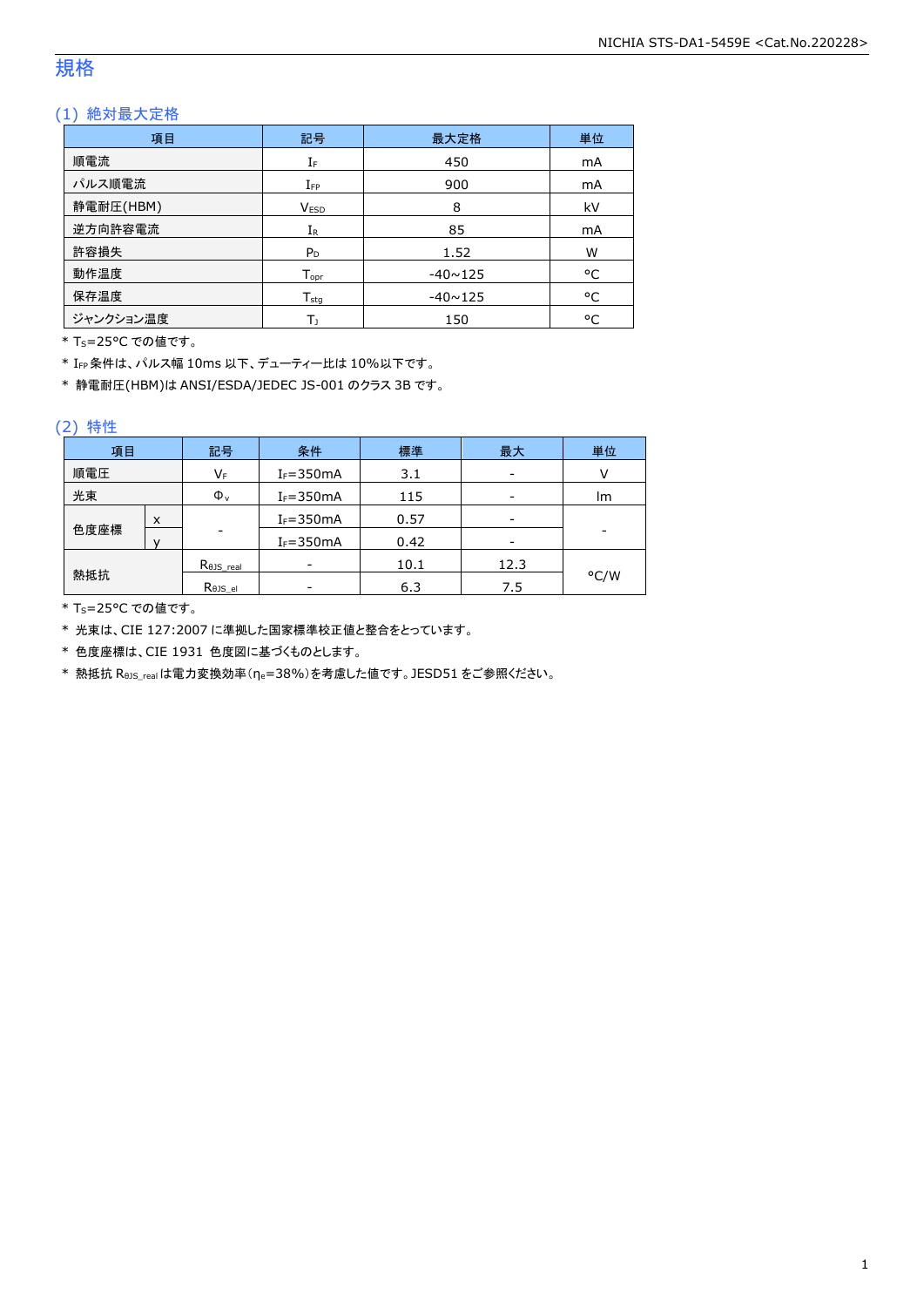### ランク分け

| 項目  | ランク             | 最小    | 最大    | 単位 |  |
|-----|-----------------|-------|-------|----|--|
| 順電圧 | -               | 2.85  | 3.30  |    |  |
|     | P <sub>19</sub> | 121.1 | 144.0 |    |  |
| 光束  | P <sub>18</sub> | 101.8 | 121.1 | Im |  |

色度範囲

|   | ランク L3 |       |       |       |  |
|---|--------|-------|-------|-------|--|
| x | 0.576  | 0.549 | 0.562 | 0.589 |  |
|   | 0.407  | 0.425 | 0.438 | 0.411 |  |

\* T<sub>S</sub>=25°C での値です。

\* 順電圧は±0.05V の公差があります。

\* 光束は±5%の公差があります。

\* 色度は±0.003 の公差があります。

\* 1 注文単位に対して上記のランクを納入します。又、その納入比率は問わないものとします。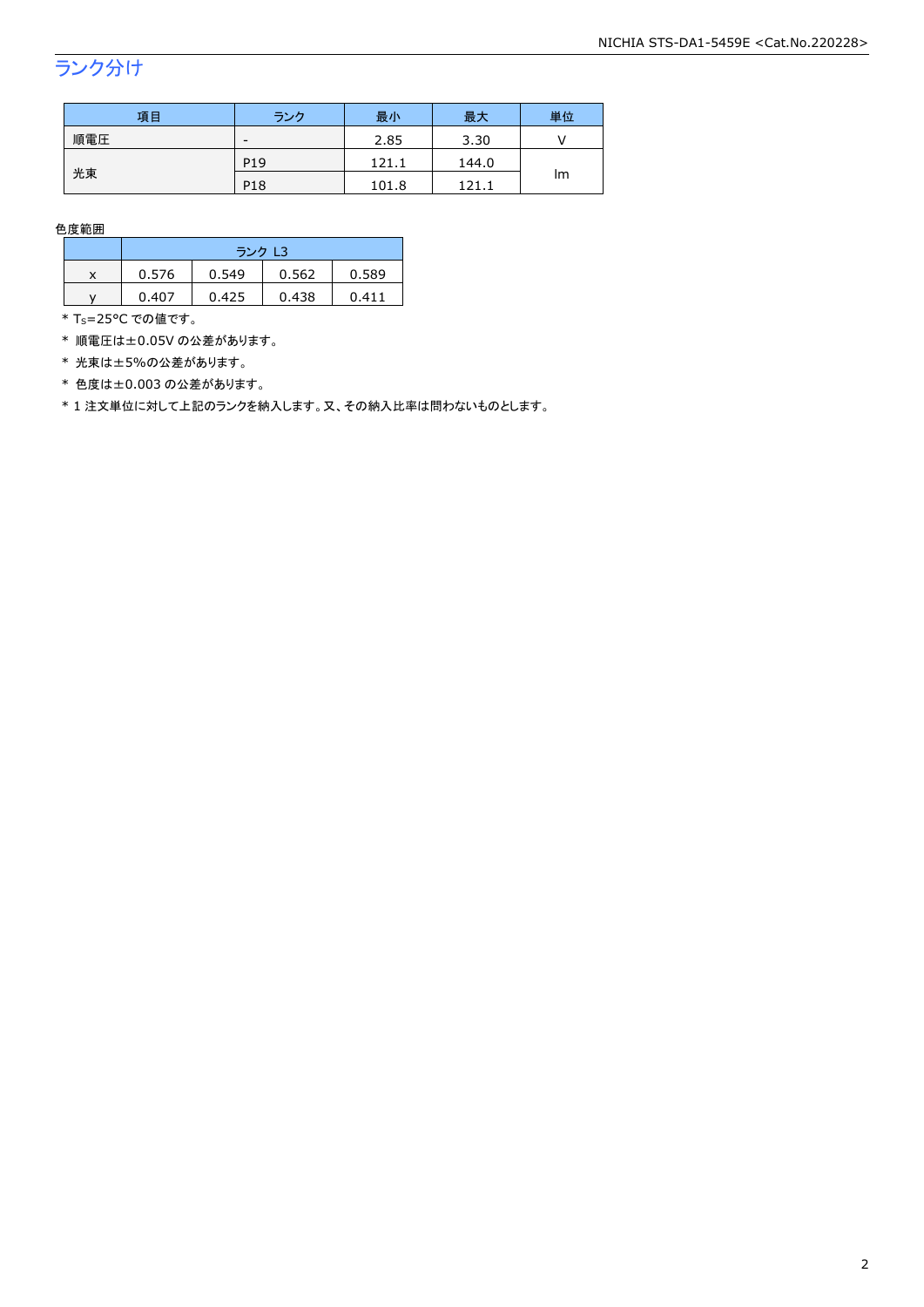色度図

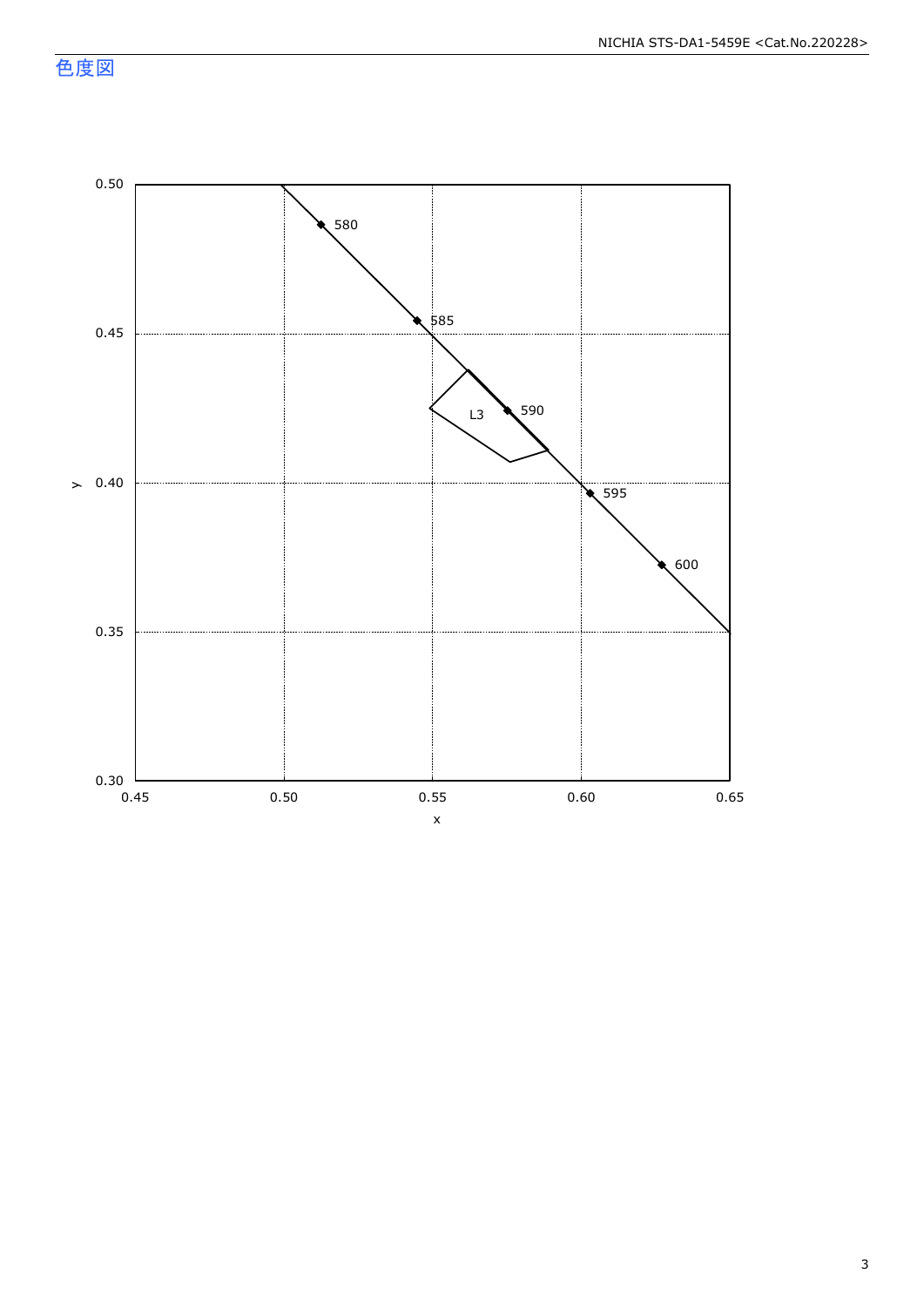### 外形寸法

This product complies with RoHS Directive. \* 本製品はRoHS指令に適合しております。

The dimension(s) in parentheses are for reference purposes. \* 括弧で囲まれた寸法は参考値です。

管理番号 No. STS-DA7-10221B NxSx172x

(単位 Unit: mm) (単位 Unit: mm, 公差 Tolerance: ±0.2)







| 項目 Item                                           | 内容 Description                                                           |
|---------------------------------------------------|--------------------------------------------------------------------------|
| パッケージ材質<br>Package Materials                      | セラミックス<br>Ceramics                                                       |
| 封止樹脂材質<br><b>Encapsulating Resin</b><br>Materials | シリコーン樹脂<br>(拡散剤+蛍光体入り)<br>Silicone Resin<br>(with diffuser and phosphor) |
| 電極材質<br>Electrodes Materials                      | 金メッキ<br>Au-plated                                                        |
| 質量<br>Weight                                      | $0.023q$ (TYP)                                                           |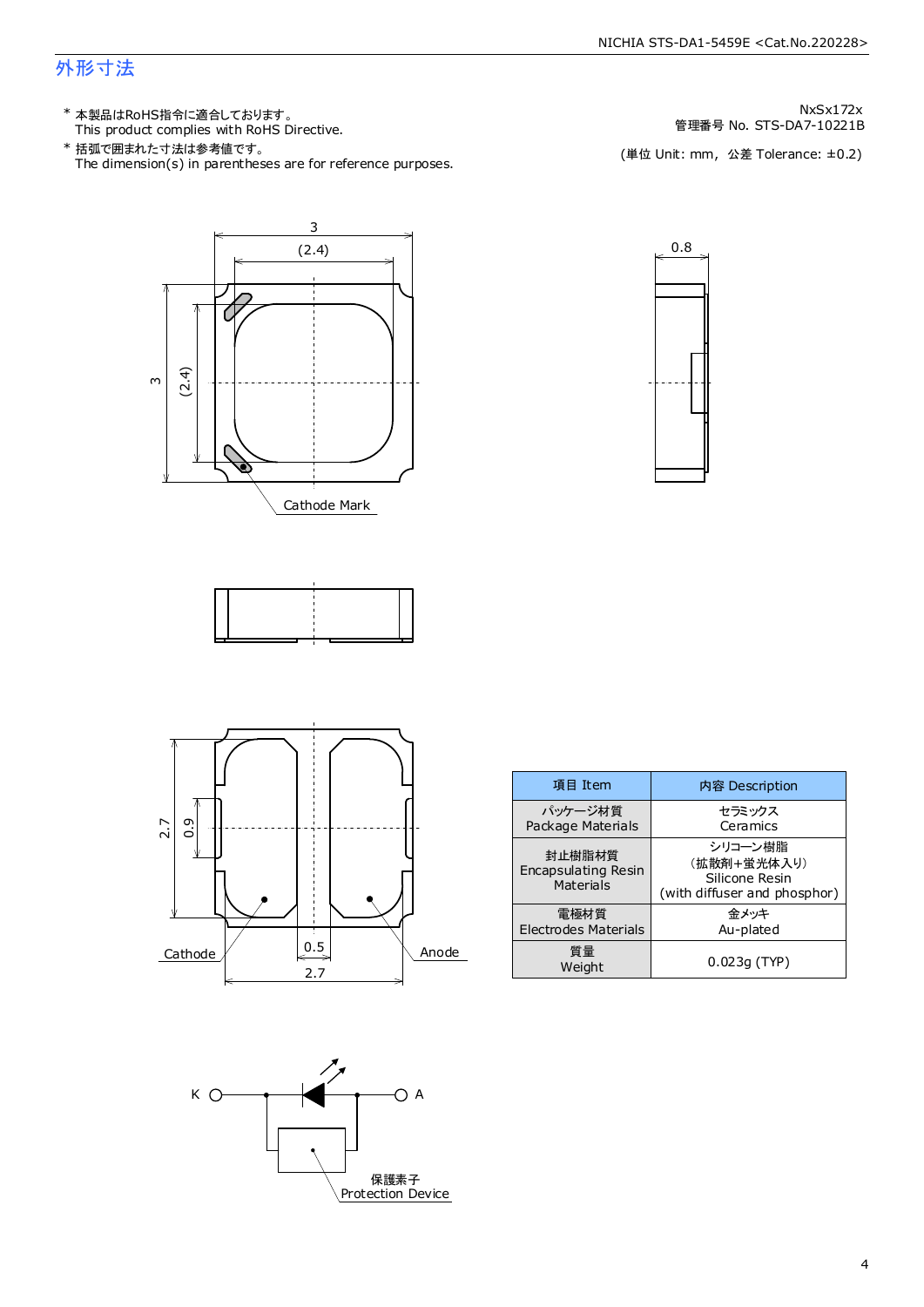### はんだ付け

● リフロー推奨条件(Pb フリーはんだ使用時)



● 手はんだ推奨条件

| 旦度 | 50°C.<br>以下 |
|----|-------------|
| 間  | 心以内         |





- \* 本製品は、リフロー対応品です。ディップはんだについては保証できません。
- \* リフローはんだは 2 回まで、手はんだは 1 回までとして下さい。
- \* ピーク温度からの冷却温度勾配が緩やかになるように配慮して、急冷却を避けて下さい。
- \* 大気リフローの場合、リフロー時の熱や雰囲気の影響により、光学的劣化を起こすことがあります。リフローに際しては、窒素リフローを推奨します。
- \* 本製品は、封止材料にシリコーン樹脂を用いているため、上面の封止部が柔らかく、力が加わると傷、欠け、剥がれ、製品の変形、断線や信頼性に影響 を及ぼす恐れがあります。

専用ノズルを推奨します。(下図ノズル図面参照)



実装圧力、吸引圧力等、実装条件については、問題がない事を、事前に確認してください。

- \* 基本的にはんだの取り付け後の修正は行わないで下さい。やむをえず修正する場合は、双頭式のはんだコテを使用して下さい。また、事前に修正による 特性の劣化のなきことを確認の上行って下さい。
- \* はんだ付け時、加熱された状態で LED にストレスを加えないで下さい。
- \* 実装機を使用する場合は、本製品にあった吸着ノズルを選定下さい。発光面サイズより小径のノズルを使用しますと発光面を傷つけると共に LED が不灯 に至る可能性があります。
- \* あくまで推奨ランドは LED を問題無く取り付けられるランドサイズとなっています。高密度実装などで実装精度が必要となる場合は、それに適したランド形 状を検討下さい。
- \* はんだの種類はリフロー温度や手はんだ温度を加味して選定下さい。
- \* フラックスを使用する場合はノンハロゲンタイプを推奨します。また LED に直接フラックスがかかるような工程設計は行わないで下さい。
- \* 取り付けパターンに対して、はんだ種類及びはんだ塗布量が問題ないことを事前に確認して下さい。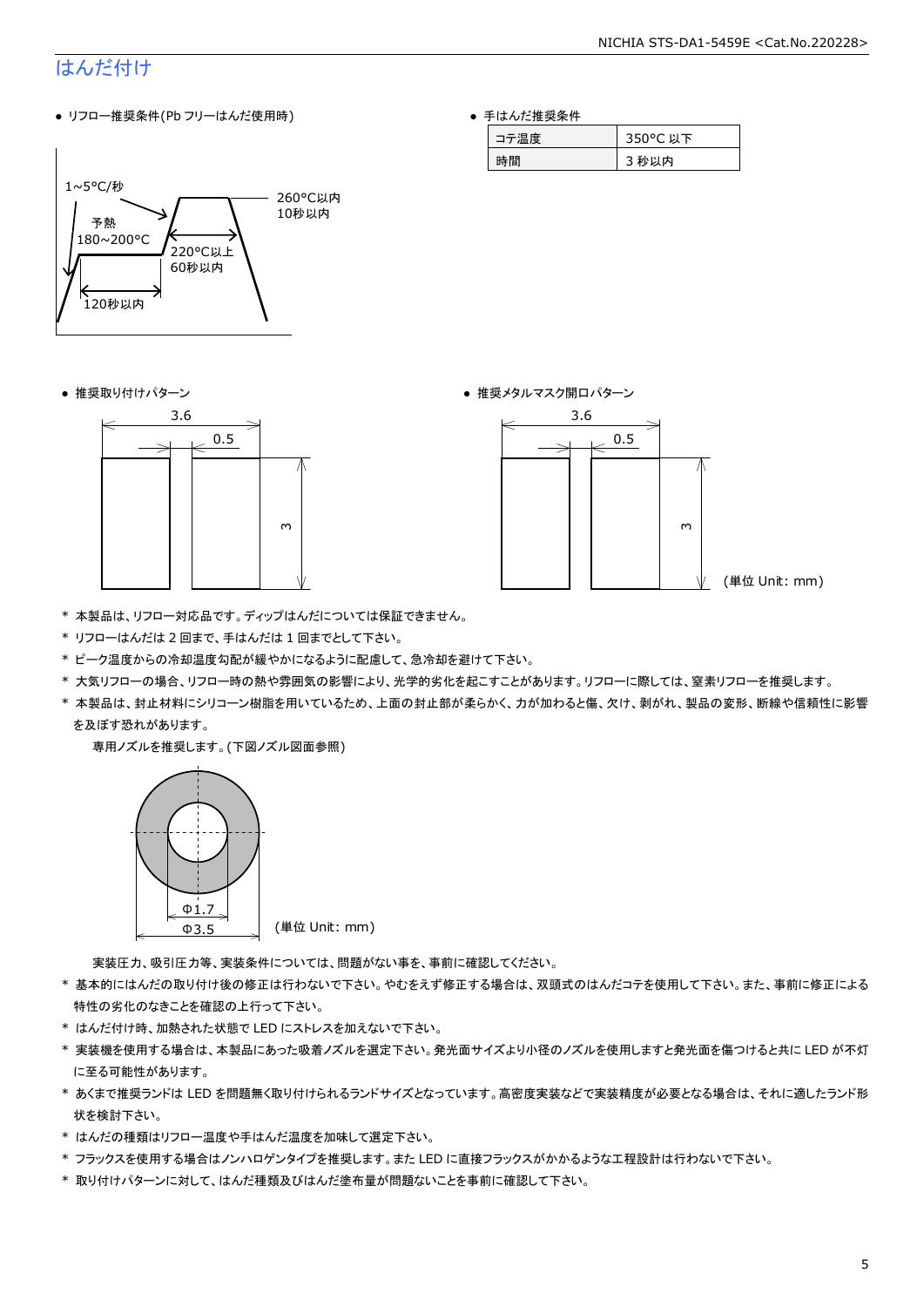Embossed Carrier Tape

### テーピング仕様

### テーピング部 Tape



Nxxx172x<br>STS-DA7-9660 管理番号 No.

### (単位 Unit: mm)







- Reel Size: 4000pcs \* 数量は1リールにつき 4000個入りです。
- When the tape is rewound due to work interruptions, no more than 10N should be applied to the embossed carrier tape. The LEDs may stick to the top cover tape. \* 実装作業の中断などでエンボスキャリアテープをリールに巻き取る場合、 エンボスキャリアテープを強く(10N以上)締めないで下さい。 LEDがカバーテープに貼り付く可能性があります。
- The tape packing method complies with JIS C 0806 (Packaging of Electronic Components on Continuous Tapes). \* JIS C 0806電子部品テーピングに準拠しています。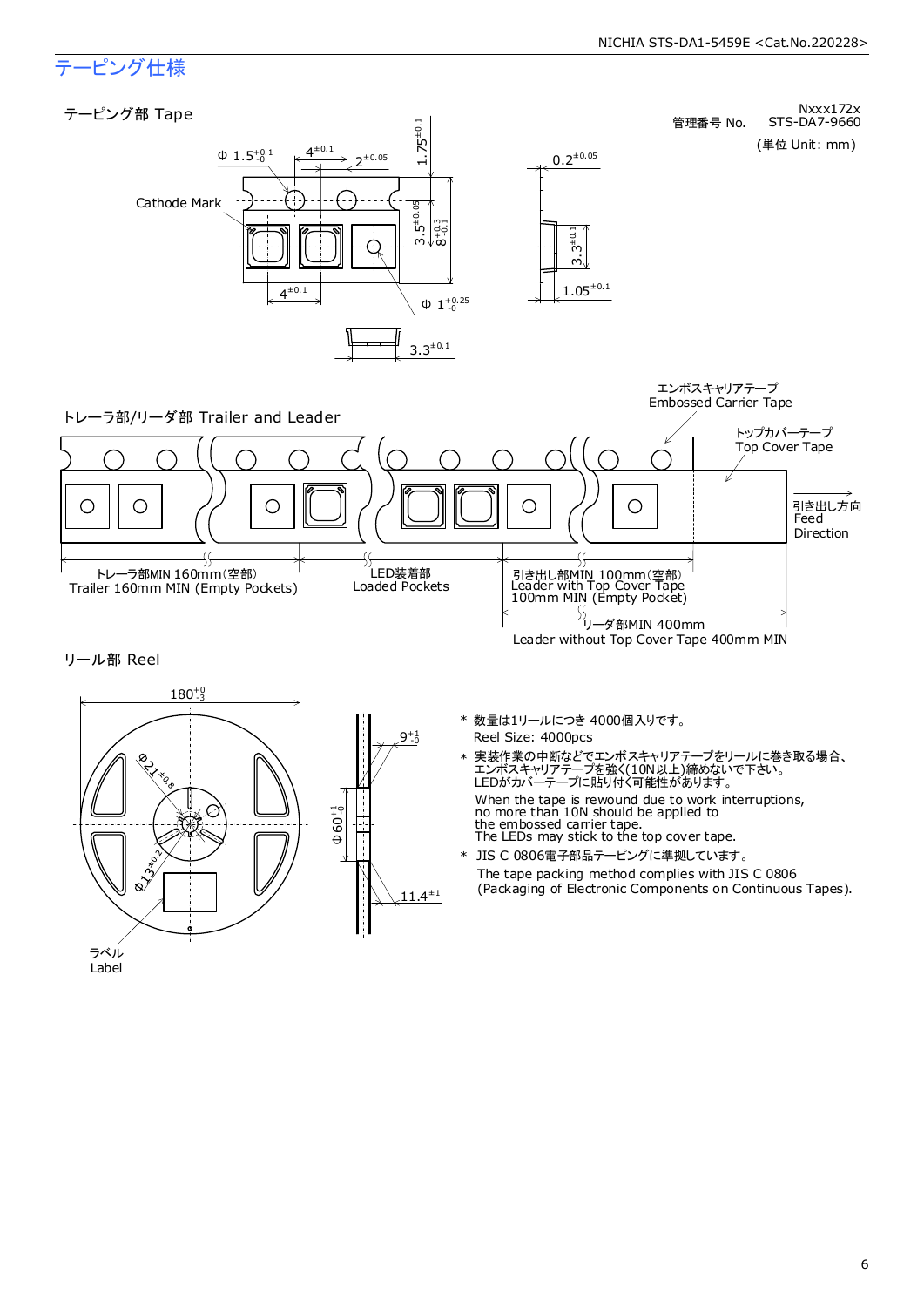### 梱包仕様

Reels are shipped with desiccants in heat-sealed moisture-proof bags. シリカゲルとともにリールをアルミ防湿袋に入れ、熱シールにより封をします。

No. STS-DA7-0006F Part No. Nxxxxxxx



| Label ラベル       |                                                              |  |  |  |  |  |
|-----------------|--------------------------------------------------------------|--|--|--|--|--|
|                 | <b>ØNICHIA</b>                                               |  |  |  |  |  |
| <b>XXXX LED</b> |                                                              |  |  |  |  |  |
|                 | PART NO.: Nxxxxxxx<br>*******                                |  |  |  |  |  |
| LOT:<br>OTY.:   | YMxxxx-RRR<br>PCS<br><b>RoHS</b>                             |  |  |  |  |  |
|                 | NICHIA CORPORATION 491 OKA, KAMINAKA, ANAN, TOKUSHIMA, JAPAN |  |  |  |  |  |

Moisture-proof bags are packed in cardboard boxes with corrugated partitions. アルミ防湿袋を並べて入れ、ダンボールで仕切ります。





- 客先型名を\*\*\*\*\*\*\*\*で示します。<br>客先型名が設定されていない場合は空白です。 If not provided, it will not be indicated on the label. \*\*\*\*\*\*\* is the customer part number.
- For details, see "LOT NUMBERING CODE" in this document. ロット表記方法についてはロット番号の項を<br>参照して下さい。 \*
- The label does not have the RANK field for un-ranked products. ランク分けがない場合はランク表記はありません。 \*
- Products shipped on tape and reel are packed in a moisture-proof bag. They are shipped in cardboard boxes to protect them from external forces during transportation. 本製品はテーピングしたのち、輸送の衝撃から保護するためダンボールで梱包します。 \*
- Do not drop or expose the box to external forces as it may damage the products. 取り扱いに際して、落下させたり、強い衝撃を与えたりしますと、製品を損傷させる原因になりますので注意して下さい。 \*
- Do not expose to water. The box is not water-resistant. ダンボールには防水加工がされておりませんので、梱包箱が水に濡れないよう注意して下さい。 \*
- \* Using the original package material or equivalent in transit is recommended. 輸送、運搬に際して弊社よりの梱包状態あるいは同等の梱包を行って下さい。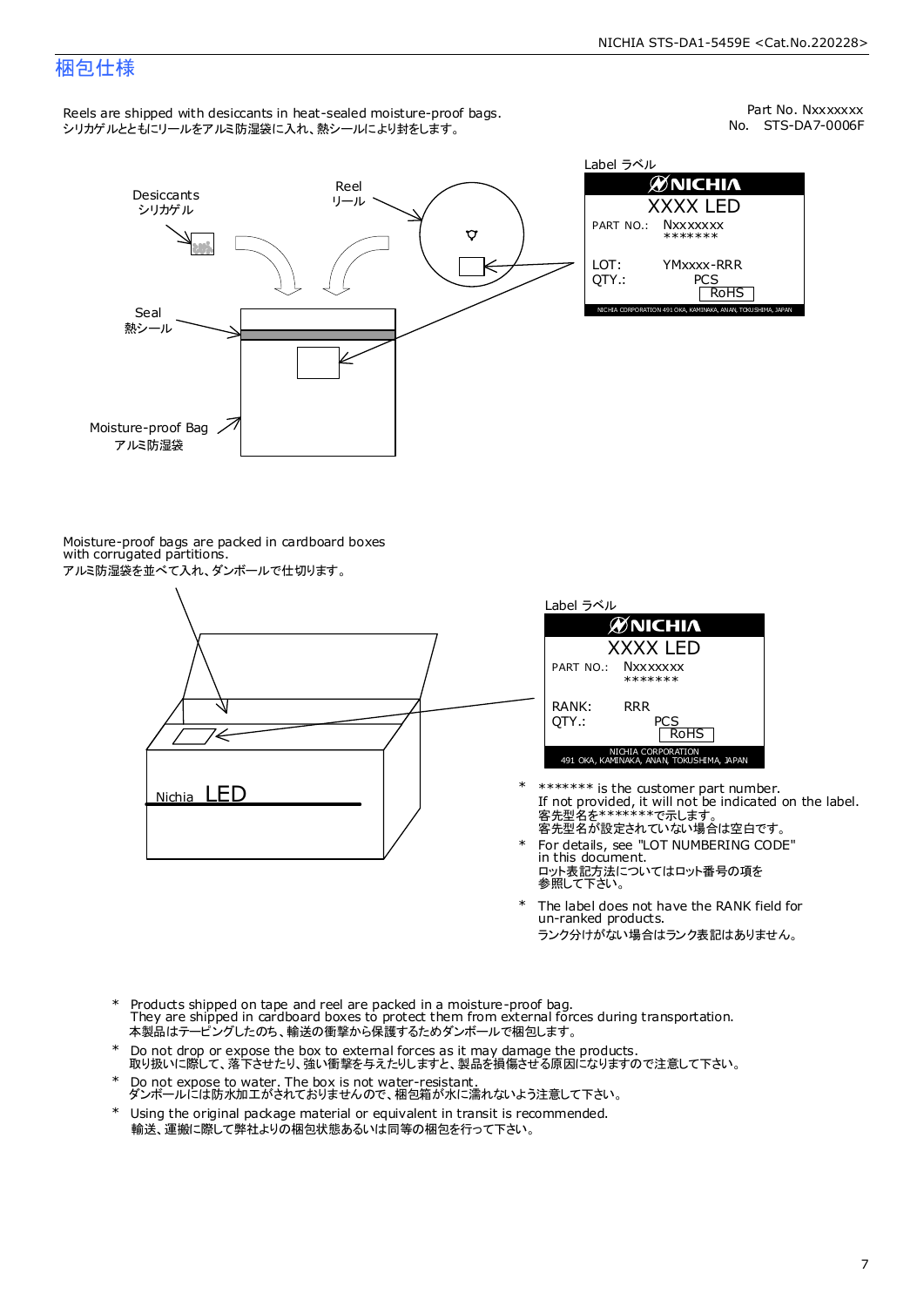### ロット番号

ロット番号は以下のように英数字で表記します。

- YMxxxx RRR
- Y 製造年

| 年    |   |
|------|---|
| 2021 |   |
| 2022 | М |
| 2023 | Ν |
| 2024 | O |
| 2025 | P |
| 2026 |   |

#### M - 製造月

| 月          | M | Ħ  | M |
|------------|---|----|---|
|            |   |    |   |
|            |   | 8  | 8 |
| 3          | З | 9  | q |
|            |   | 10 | А |
|            |   | 11 | R |
| $\epsilon$ | F | 12 |   |

 xxxx-当社管理番号 RRR-色度ランク、光束ランク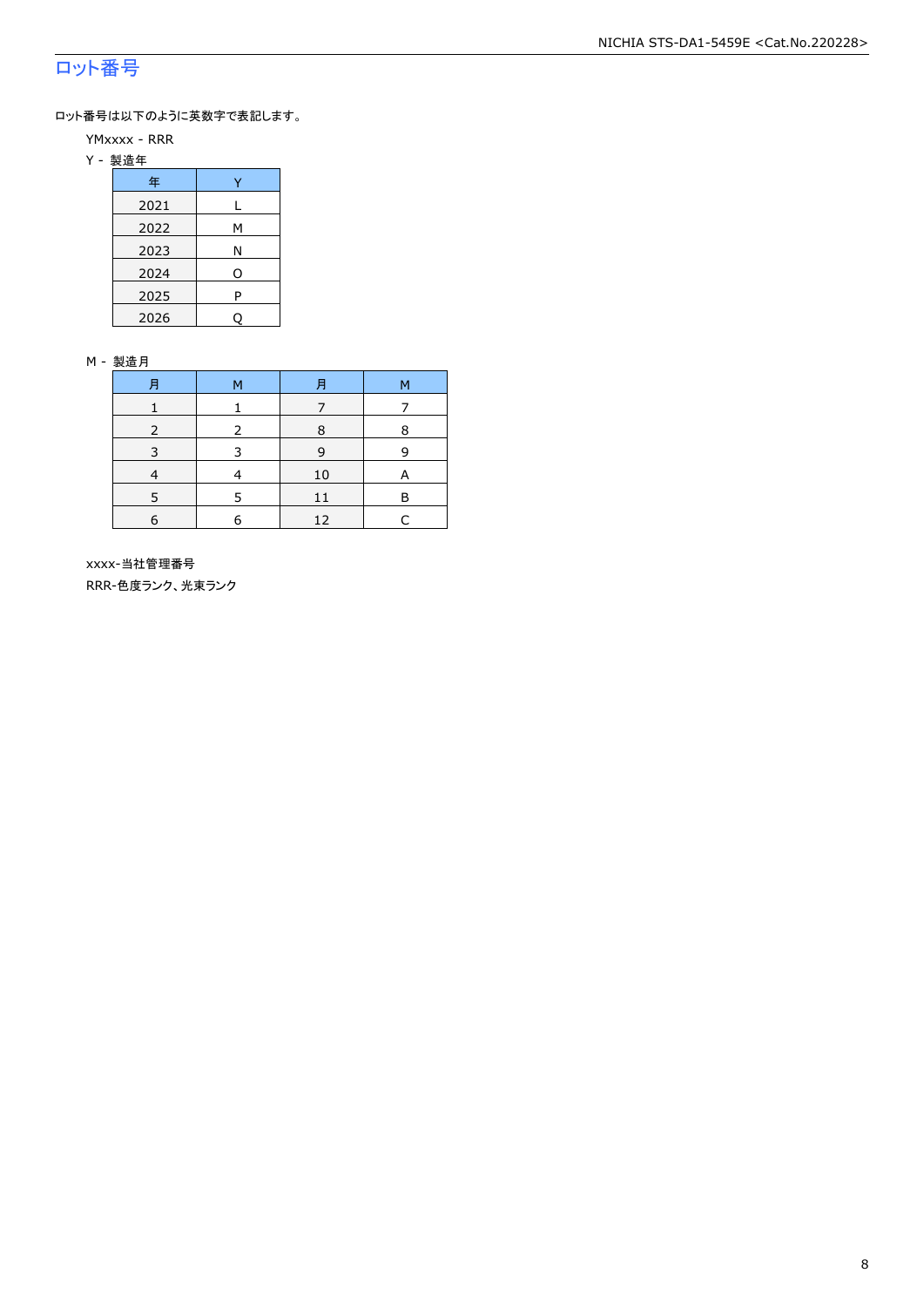## ディレーティング特性

NJSx172x 管理番号 No. STS-DA7-10222A



はんだ接合部温度(カソード側)-許容順電流特性 **Solder Temperature(Cathode Side) vs Allowable Forward Current**





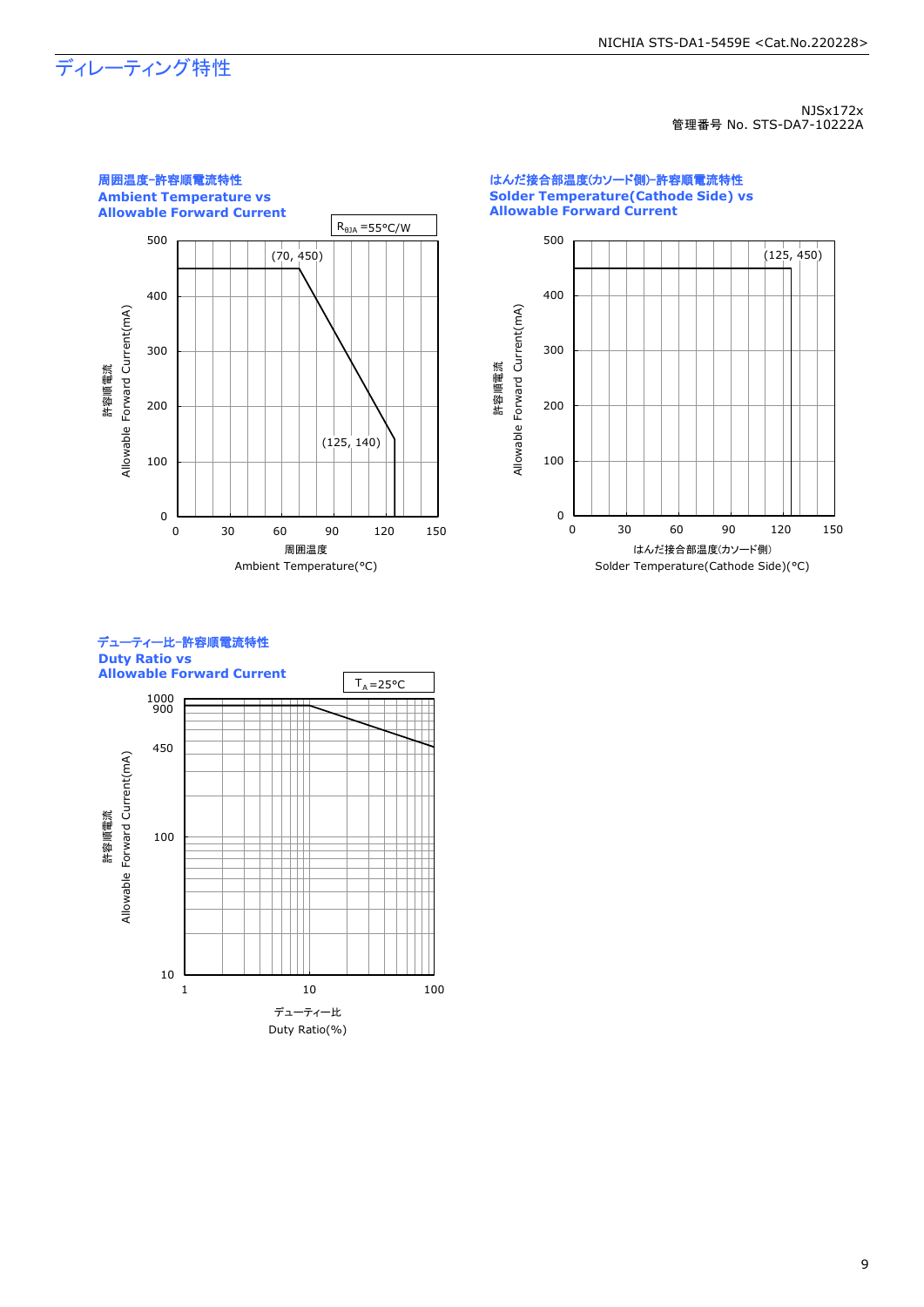#### NICHIA STS-DA1-5459E <Cat.No.220228>

### 光学特性

#### \* 本特性は参考です。

All characteristics shown are for reference only and are not guaranteed.

NJSA172C 管理番号 No. STS-DA7-14690



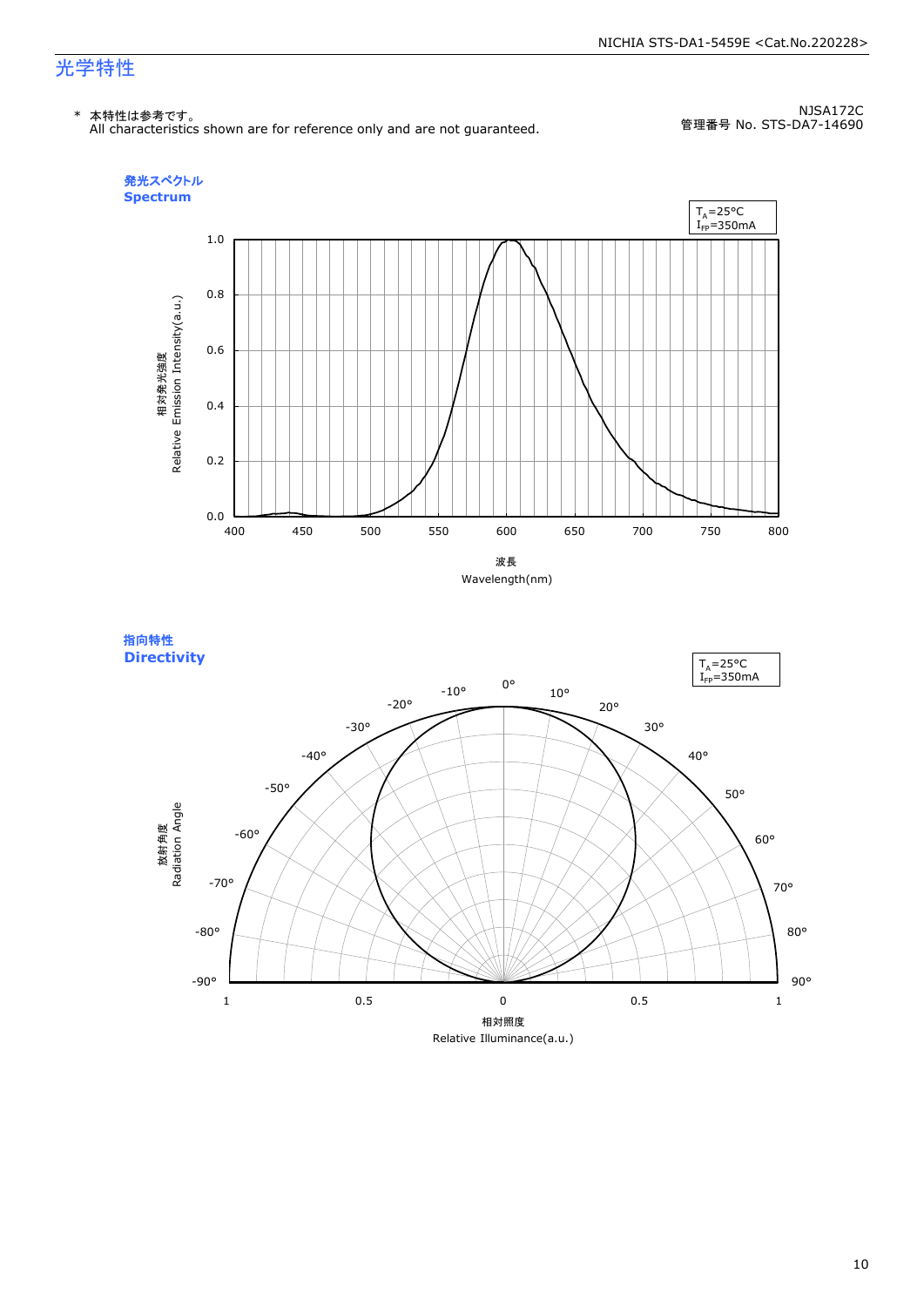### 電流温度特性

All characteristics shown are for reference only and are not guaranteed.

NJSA172C 管理番号 No. STS-DA7-14691

NICHIA STS-DA1-5459E <Cat.No.220228>

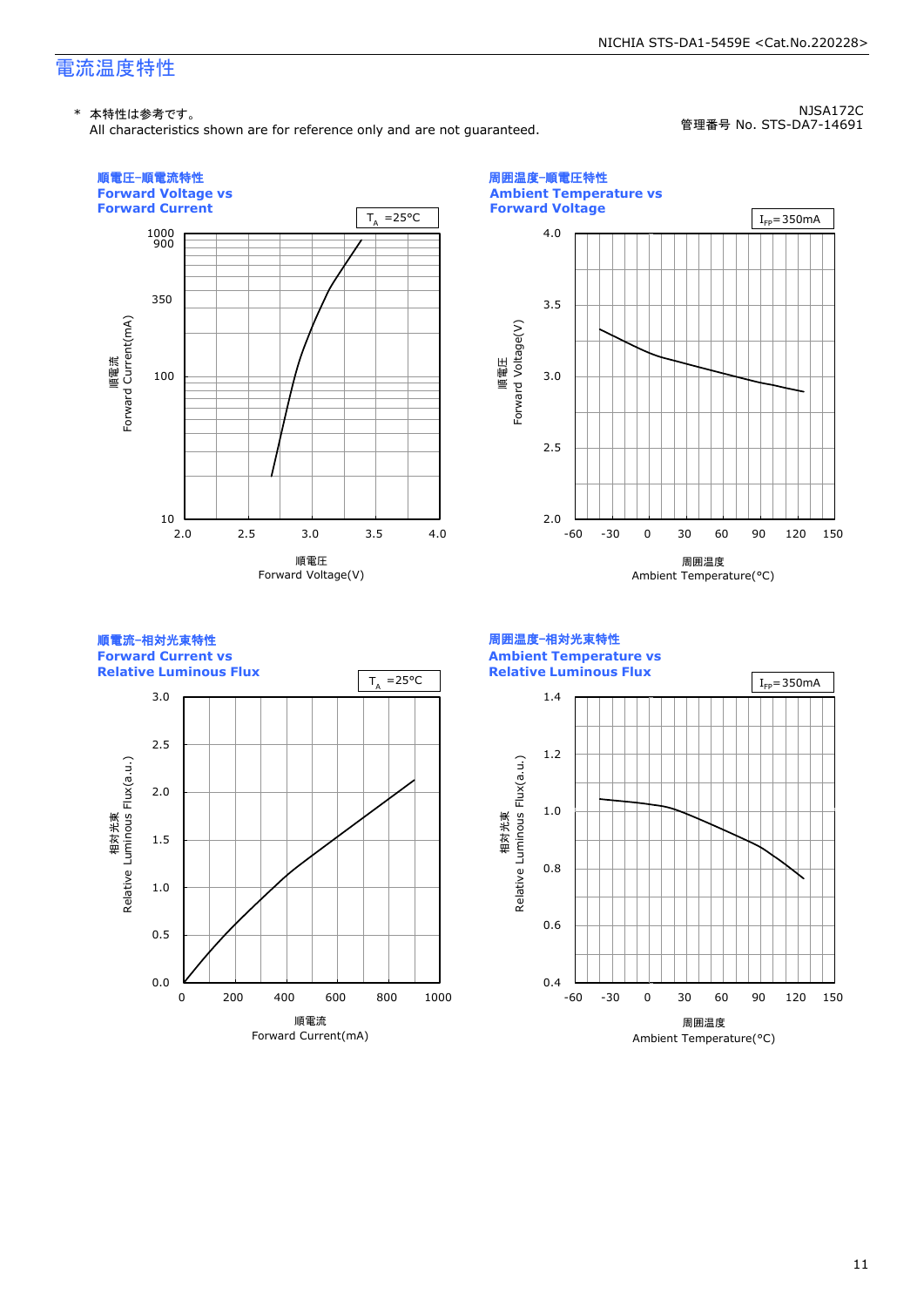### 電流温度特性

### \* 本特性は参考です。

All characteristics shown are for reference only and are not guaranteed.

NJSA172C 管理番号 No. STS-DA7-14692



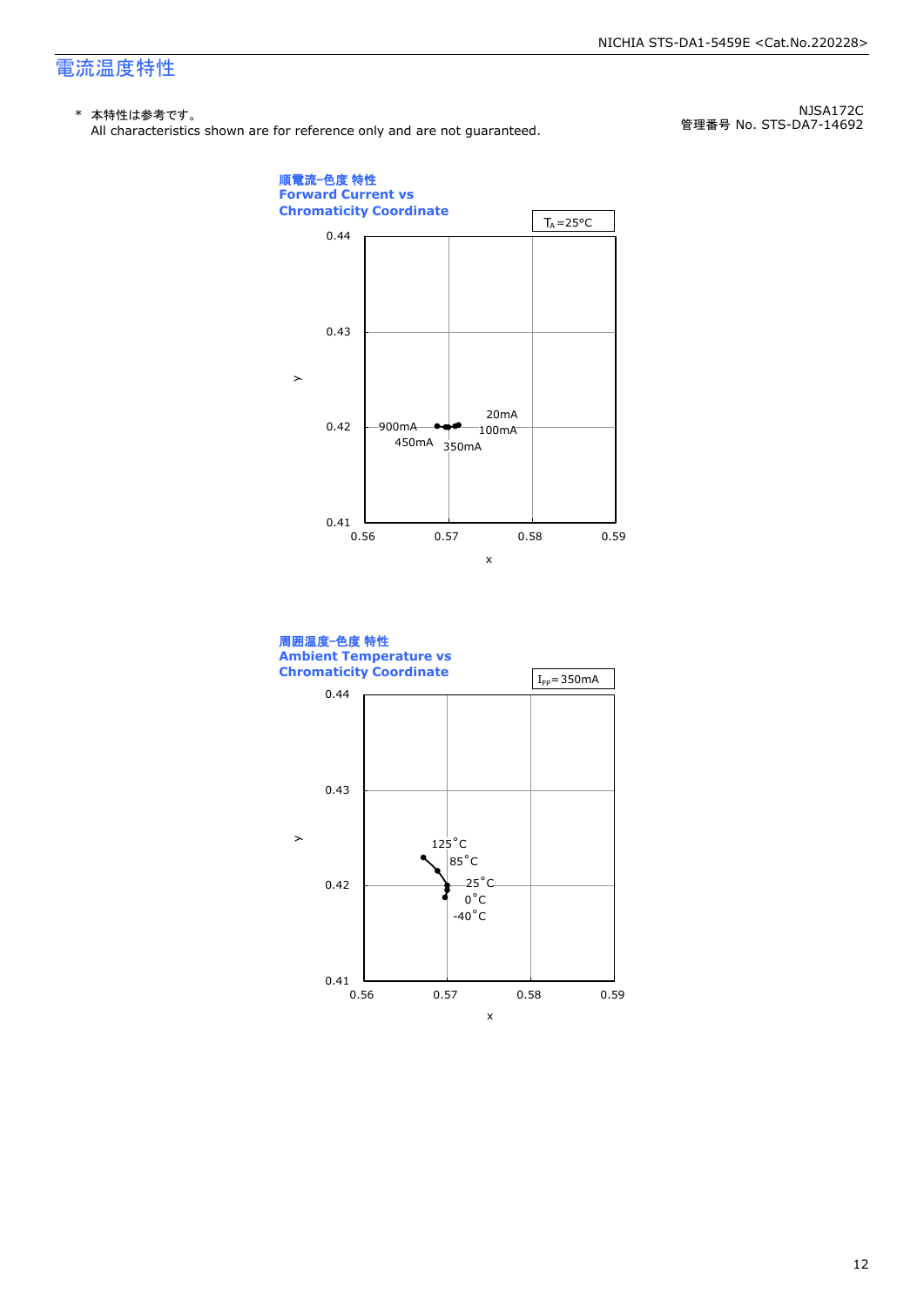### 信頼性

### (1) 試験項目と試験結果

| 試験項目                | 参照規格                            | 試験条件                                                        | 試験時間     | 故障判定<br>基準 No. | 故障数/試験数 |
|---------------------|---------------------------------|-------------------------------------------------------------|----------|----------------|---------|
| はんだ耐熱性<br>(リフローはんだ) | <b>JEITA ED-4701</b><br>300 301 | T <sub>sld</sub> =260°C, 10 秒, 2回<br>(前処理 30℃, 70%, 168 時間) |          | #1             | 0/22    |
| はんだ付け性              | JEITA ED-4701<br>303 303A       | $T_{\text{std}}$ =245±5°C, 5秒<br>鉛フリーはんだ(Sn-3.0Ag-0.5Cu)    |          | #2             | 0/22    |
| 熱衝撃(気相)             |                                 | -40°C(15分)~125°C(15分)                                       | 100 サイクル | #1             | 0/22    |
| 温湿度サイクル             | JEITA ED-4701<br>200 203        | 25°C~65°C~-10°C, 90%RH<br>24 時間/1 サイクル                      | 10 サイクル  | #1             | 0/22    |
| 高温保存                | JEITA ED-4701<br>200 201        | $T_A = 125$ °C                                              | 1000 時間  | #1             | 0/22    |
| 高温高湿保存              | <b>JEITA ED-4701</b><br>100 103 | TA=85°C, RH=85%                                             | 1000 時間  | #1             | 0/22    |
| 低温保存                | JEITA ED-4701<br>200 202        | $T_A = -40$ °C                                              | 1000 時間  | #1             | 0/22    |
| 連続動作                |                                 | $T_A = 25$ °C, I <sub>F</sub> =450mA<br>試験基板は下記注記参照         | 1000 時間  | #1             | 0/22    |
| 高温連続動作              |                                 | TA=125°C, IF=140mA<br>試験基板は下記注記参照                           | 1000 時間  | #1             | 0/22    |
| 高温高湿連続動作            |                                 | 85°C, RH=85%, IF=350mA<br>試験基板は下記注記参照                       | 1000 時間  | #1             | 0/22    |
| 低温連続動作              |                                 | $T_A = -40$ °C, I <sub>F</sub> =450mA<br>試験基板は下記注記参照        | 1000 時間  | #1             | 0/22    |
| 静電破壊                | ANSI/ESDA/<br>JEDEC JS-001      | HBM, 8kV, 1.5kΩ, 100pF, 順逆 1回                               |          | #1             | 0/22    |

注記:

1) 試験基板:FR4 t=1.6mm、銅箔 t=0.07mm、熱抵抗 RθJA≈55°C/W

2) 測定は LED が常温に戻ってから行います。

### (2) 故障判定基準

| 基準 No. | 項目                  | 条件            | 判定基準            |
|--------|---------------------|---------------|-----------------|
|        | 順電圧(VF)             | $I_F = 350mA$ | >初期値×1.1        |
| #1     | 光束(Ф <sub>v</sub> ) | $I_F = 350mA$ | <初期値×0.7        |
| #2     | はんだぬれ性              | -             | はんだぬれ面積率が 95%未満 |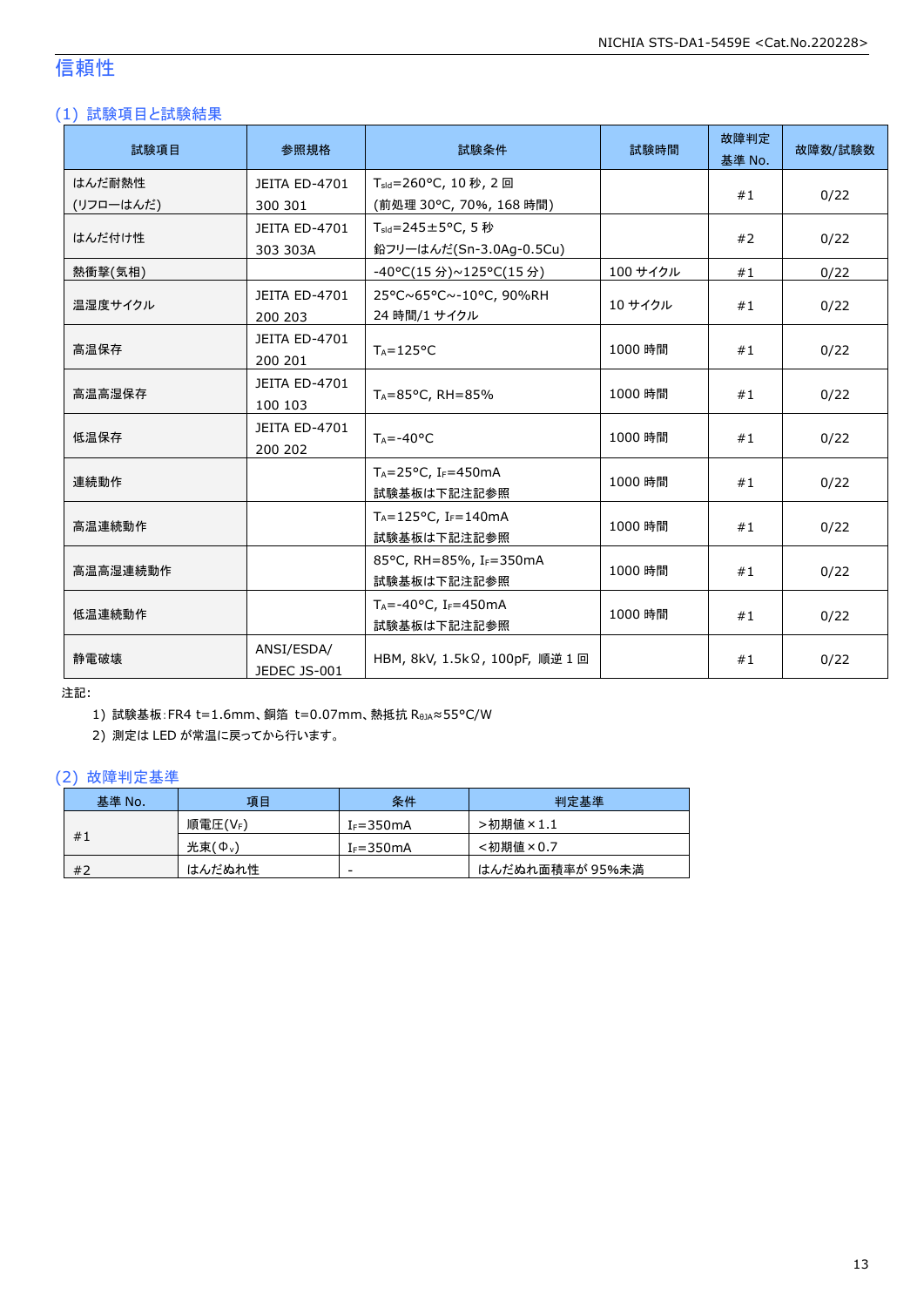### 注意事項

#### (1) 保管

|       | 条件        | 温度                   | 湿度       | 期間        |
|-------|-----------|----------------------|----------|-----------|
|       | アルミ防湿袋開封前 | 30°C 以下              | 90%RH 以下 | 納入日より1年以内 |
| 保管    | アルミ防湿袋開封後 | 30°C 以下              | 70%RH 以下 | 168 時間以内  |
| ベーキング |           | $65 \pm 5^{\circ}$ C | -        | 24 時間以上   |

● 本製品は、MSL3 に相当します。MSL については IPC/JEDEC STD-020 をご確認下さい。

- 本製品は、パッケージに吸収された水分がはんだ付け時の熱で気化膨張することにより、界面の剥離が発生し光学的劣化を起こす可能性があります。そ のためお客様にて実装するまでの、吸湿量を最小限に抑えるため防湿梱包を実施しております。アルミ防湿袋に入っているシリカゲルは吸湿が進むと青 色から赤色へ変色します。
- アルミ防湿袋を開封後は上記の条件を越えないようにはんだ付けを完了下さい。万一未使用の LED が残った場合は、シリカゲル入り密閉容器等で保管 下さい。なお当社防湿袋に戻し、再封印することを推奨します。
- 保管期間を過ぎた場合は、ベーキング処理を施して下さい。また、保管期間内に同封してあるシリカゲルの青色が無くなった場合も、同様にベーキングを お願いします。ベーキングは 1 回までとします。
- 電極部分は、金メッキが施されております。腐食性ガス等を含む雰囲気にさらされますと、メッキ表面が変質し、はんだ付け性に問題が生じる事がありま す。保管時は密閉容器等で保管して下さい。なお当社防湿袋に戻し、再封印することを推奨します。
- 実機に使用する部材(パッキン、接着剤など)については、メッキ表面への影響を考慮して、硫黄成分を含有しているものの使用を避けて下さい。メッキの 表面異常は、導通・接続不良に繋がる可能性があります。また、パッキンを使用する場合は、シリコーンゴム材質のものを推奨します。その際、低分子量 のシロキサンによる機器の接点不良に注意して下さい。
- 急激な温度変化のある場所では、結露が起こりますので温度変化の少ない場所に保管して下さい。
- 埃の多い環境での保管は避けて下さい。
- 直射日光や室温を超えるような環境に長期間さらさないで下さい。

#### (2) 使用方法

● LED 毎に絶対最大定格を超えないように回路設計を行って下さい。LED 毎に定電流駆動することを推奨致します。また定電圧駆動する場合は、(A)の回 路は LED の順電圧の影響により LED に流れる電流がばらつく可能性がありますので、(B)の回路を推奨します。



- 本製品は、順方向電流駆動でご使用下さい。また、非点灯時には順逆とも電圧がかからないように配慮下さい。特に逆電圧が連続的に加わる状態は、マ イグレーションを発生させる可能性があり、素子にダメージを与える場合がありますので避けて下さい。長時間使用しない場合は、安全のために必ず主電 源スイッチを切って下さい。
- 本製品は LED の諸特性が安定する定格電流の 10%以上でご使用されることを推奨します。
- 雷サージなどの過電圧が LED に加わらないようにして下さい。
- 屋外で使用される場合は、十分な防水対策、湿度対策、塩害対策を施してご使用下さい。

#### (3) 取り扱い上の注意

- 素手で本製品を取り扱わないで下さい。表面が汚れ、光学特性に影響を及ぼすことがあります。また場合によっては、製品の変形や断線が起こり、不灯 の原因になることがあります。
- ピンセットで本製品を取り扱う場合は、製品へ過度な圧力を掛けないようにして下さい。樹脂部の傷、欠け、剥がれ、製品の変形や断線が起こり、不灯の 原因となります。
- 本製品を落下させてしまった場合には、製品の変形などが発生することがありますのでご注意下さい。
- 本製品の実装後に基板は積み重ねしないで下さい。実装した基板を重ねると、基板が樹脂部に衝撃を与え樹脂部の傷、欠け、剥がれ、変形・断線、LED 剥がれが発生し、不灯の原因になります。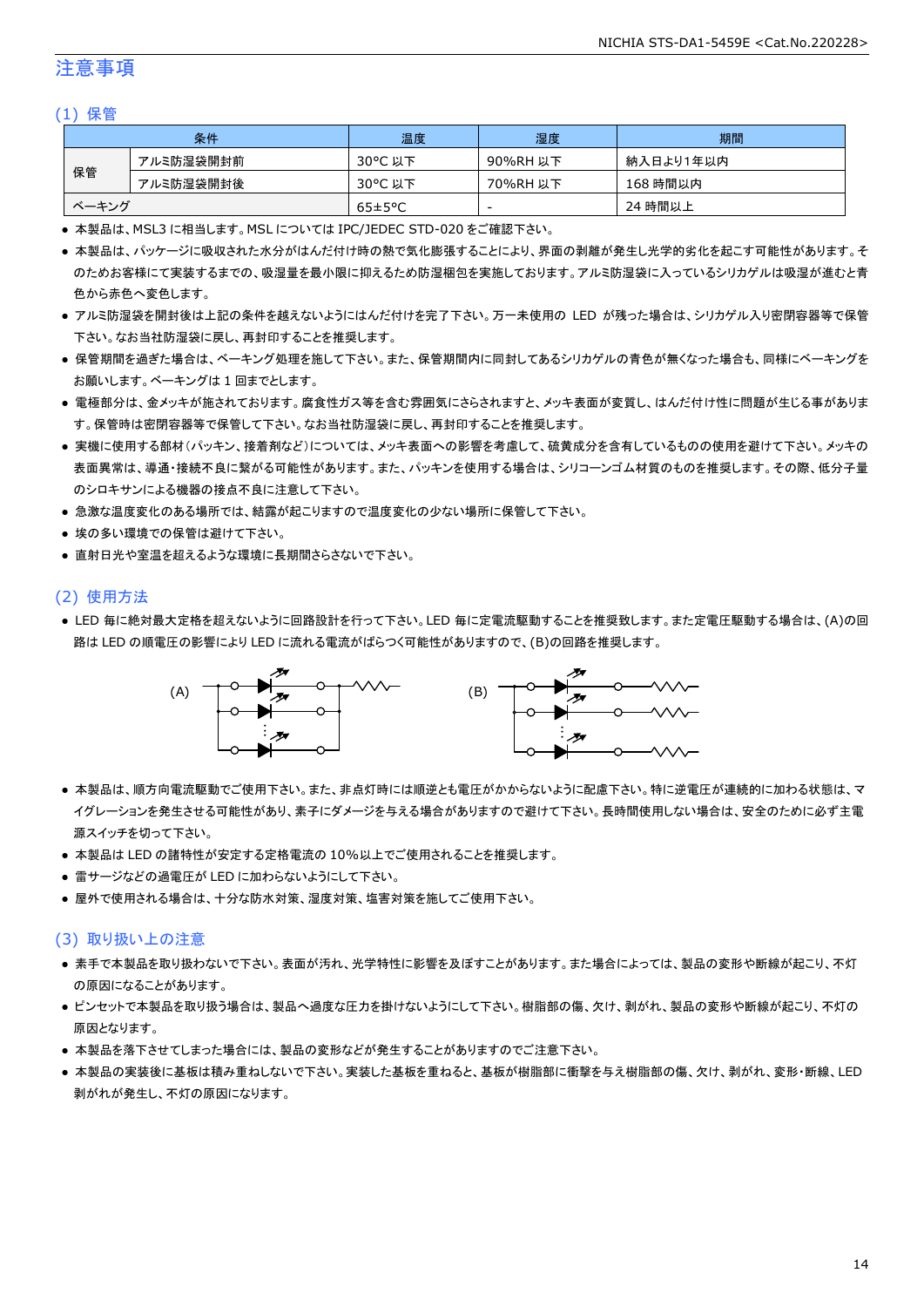#### (4) 設計上の注意

- LED を基板にはんだ付けした後の基板分割工程などで基板が曲がると、パッケージ割れが発生することがありますので基板のたわみやねじりに対して極 力ストレスの加わらないような LED 配置にして下さい。
- 基板分割部では LED の取り付け位置によって機械的ストレスが変化しますので、最もストレスが加わらないような位置に配置して下さい。
- 基板分割時は、手割りを避け、専用治具にて行って下さい。
- アルミ基板を使用する際には事前検証を十分行って下さい。使用時の熱ストレスによりはんだクラックが発生する恐れがあります。
- LED 周辺で使用する部材(筐体、パッキン、接着剤、2 次レンズ、レンズカバー、グリスなど)から放出された揮発性有機化合物は、LED の発光面を透過す る可能性があります。特に密閉に近い状態では、これらの揮発性有機化合物が熱や光子エネルギーにさらされると変色が起こり LED の光出力が大幅に 低下したり、色ずれが発生する可能性があります。また、空気の循環をよくすることで、光出力の低下や色ズレが改善されることがあります。予め実機点灯 試験による光学評価で異常なきことの確認をお願いします。

#### (5) 静電気に対する取り扱い

- 本製品は静電気やサージ電圧に敏感で、素子の損傷や信頼性低下を起こすことがあります。取り扱いに際しては、以下の例を参考に静電気対策を十分 行って下さい。
	- リストストラップ、導電性衣類、導電靴、導電性床材等による電荷の除去

作業区域内の装置、治具等の接地による電荷の除去

- 導電性材料による作業台、保管棚等の設置
- 使用機器(はんだコテなど)、治具、装置類や作業区域内は適切に接地をして下さい。また、実装される機器等についてもサージ対策の実施を推奨しま す。
- 治具、装置類にガラスやプラスチックなどの絶縁体を使用される場合は以下の例を参考に対策を十分行って下さい。

導電性材料による導電化

- 加湿による帯電防止
- 除電器(イオナイザ)による電荷の中和
- 本製品を機器に実装後、特性検査をする際には、静電気による損傷の有無も併せて確認して頂くようお願いします。電流を下げて(1mA 以下推奨)順電 圧検査又は発光検査を実施することで、損傷の有無は検出できます。
- 損傷した LED には、順方向の立ち上がり電圧が低下する、低電流で発光しなくなる等の異常が現れます。 不合格判定基準:(VF<2.0V at IF=0.5mA)

#### (6) 熱の発生

- 本製品をご使用の際は、熱の発生を考慮して下さい。通電時の素子の温度上昇は、実装する基板の熱抵抗や本製品の集合状態により変化します。熱の 集中を避け、本製品周囲の環境条件により最大ジャンクション温度(TJ)を超えることがないよう配慮下さい。
- 本製品周囲の温度条件(TA)により使用電流を決め放熱等の処理を施して下さい。
- 温度についての関係は、次の2つの式で表されます。
	- 1)  $T_1 = T_A + R_{\theta I} \cdot W$  2)  $T_1 = T_S + R_{\theta I} \cdot W$  \*TJ=ジャンクション温度: °C、TA=周囲温度: °C TS=はんだ接合部温度(カソード側): °C RθJA=ダイスから周囲空気までの熱抵抗: °C/W RθJS=ダイスから TS測定ポイントまでの熱抵抗: °C/W W=投入電力(I<sub>F</sub>×V<sub>F</sub>): W



### (7) 洗浄

- ぬれた雑巾、ベンジン、シンナーなどで LED を拭かないで下さい。
- 洗浄する場合は、イソプロピルアルコールを使用して下さい。その他の洗浄剤の使用に当たってはパッケージ及び樹脂が侵され不具合発生の原因となる 場合がありますので、問題のないことを十分確認の上での使用をお願い致します。フロン系溶剤については、世界的に使用が規制されています。
- LED に汚れが付着した場合にはイソプロピルアルコールを布に付けて良く絞って汚れを拭き取って下さい。
- 超音波洗浄は、基本的には行わないで下さい。やむをえず行う場合は、発振出力や基板の取り付け方により LED への影響が異なりますので、予め実使 用状態で異常のない事を確認の上実施下さい。